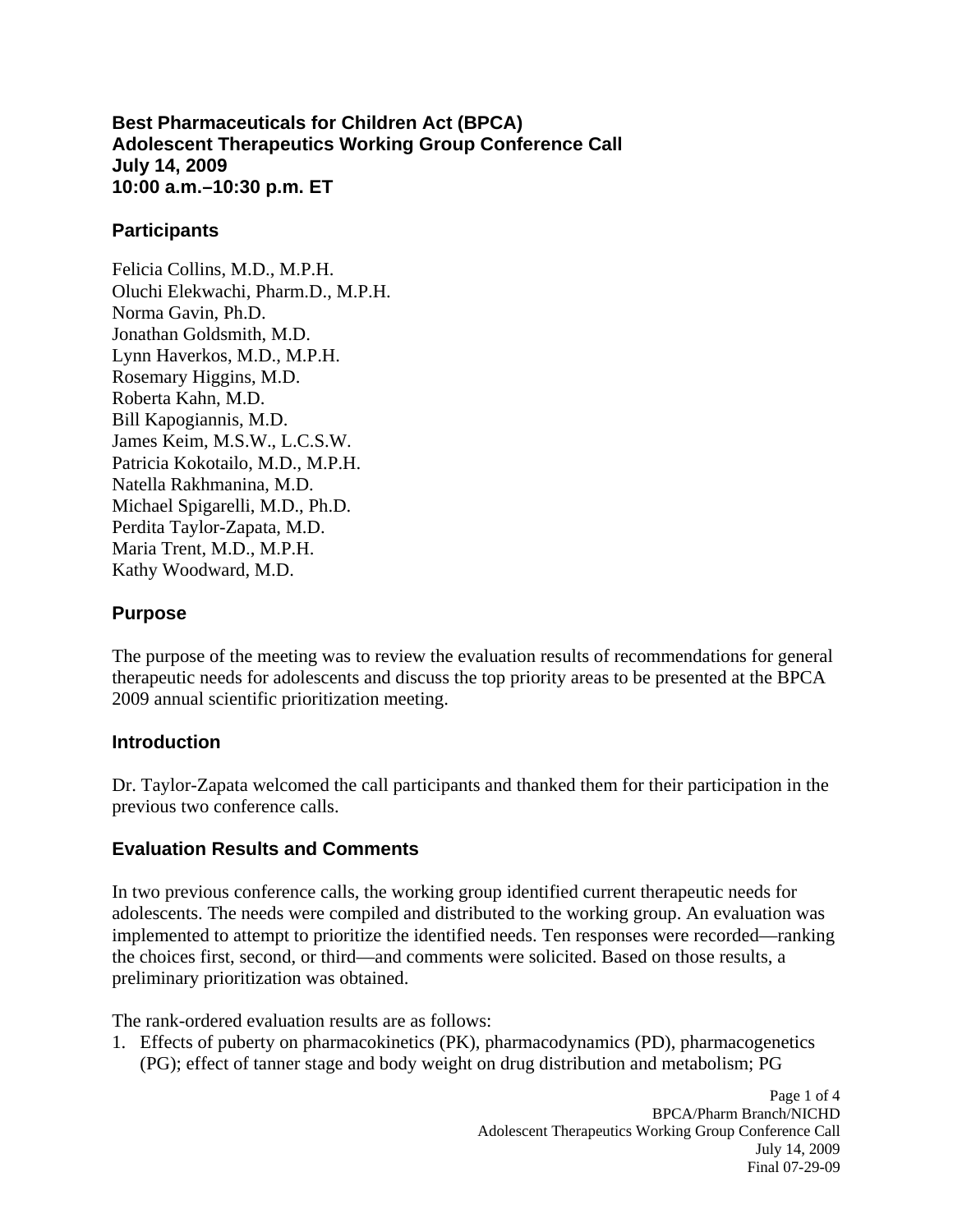changes in the expression of enzymes in adolescents; and extent of weight gain seen in older children taking antipsychotics and Depo-Provera

- 2. Recommendation to the Food and Drug Administration (FDA): develop a protocol across review divisions to evaluate the endocrine impact of psychiatric and other drugs used in adolescents
- 3. Where to draw the line between pediatric and adult dosing guidelines for all drugs (e.g., when administering HIV drugs for a 12-year-old who is at adult weight)
- 4. Effects of nutrition (overweight and underweight) on therapeutics in adolescents
- 5. Increase of "adult diseases" and their treatment in young patient populations—the need for more short-term efficacy and long-term safety studies (e.g., type 2 diabetes, hypercholesterolemia, and hypertension)
- 6. Treatments for drug abuse and drug withdrawal should adolescents be included in clinical trials
- 7. Adherence, confidentiality, and consent/assent concerns
- 8. Impact of adolescent pregnancy on the PK and PD of medicines—specifically HIV drugs and antidepressants
- 9. Health literacy—improving written and oral communication between health care providers and patients/parents
- 10. The impact of drug interactions on PK and PD in adolescents (includes over-the-counter, prescription, and concomitant medications).

Evaluation responders' comments were as follows:

- Currently, medications that are proposed or in trials for drug abuse treatment include only ages 18 years and older. Younger age groups need to be addressed directly. PK and PD issues related to age and body weight have an impact for a large variety of medications.
- The general issues regarding adherence (i.e., how the medications are really being used) and literacy communication (i.e., adolescent understanding of how to use medications) are of primary importance. Effectiveness as a concept has simply been ignored in this population. Starting with reality and contrasting the pharmacology with how the drugs are really being used should be the starting point.
- Effect of nutrition—The epidemic of obesity and the adult morbidities associated with obesity make this area a significant issue affecting practice guidelines and practitioner comfort in the short-term efficacy of "adult treatment regimens" versus the long-term safety of statins, metformin, and blood pressure medications for the next 60 years of life. Without the medication data, many teenagers will be limited to "lifestyle changes" instead of effective pharmacology.
- Drug interactions—This area may have the biggest impact across reviews of drugs in many different divisions to produce protocols that look at the endocrine and developmental impact of medications used in adolescence.
- Pediatric and adult dosing guidelines—This area asks the basic question: Is it age (as a marker of biologic and endocrine development) that influences the appropriate dose or is achieving adult weight (>40–45 kilograms) the more correct dosing schedule regardless of biology and endocrine development. Is this correct dosing based on short-term efficacy and is it safe in the long term?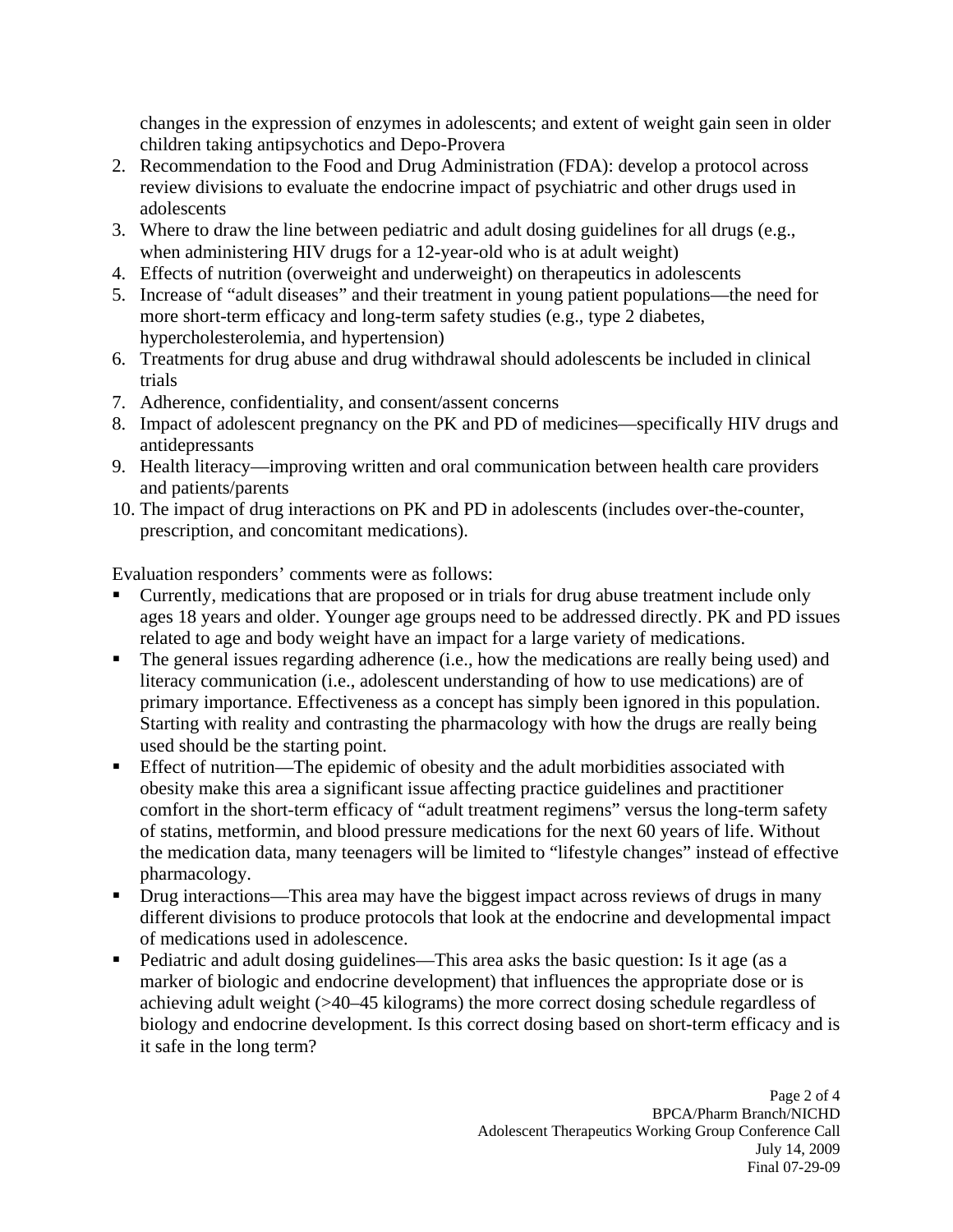- Research should focus on basic developmental physiologic issues with the most common clinical problems.
- "I chose my priorities on the overall impact and scope of the option, as well as its particular tie with adolescents, which underlies my support for my first and second choices—both (unique) short-term and potentially long-term consequences of drugs used for treatment of adult diseases. I think health literacy is a major issue, but not limited to this population, although advocating for an early investment in health literacy should also have long-term (adult) pay off."

The top priority areas (as modified by Dr. Spigarelli) are as follows:

- Understand the effects of pubertal development and body weight on PK, PD, and PG of pharmaceutical agents, with particular emphasis on understanding:
	- The effect of sexual maturity and body weight on drug distribution and metabolism
	- PG changes in the expression of enzymes in adolescents
	- Extent and mechanism of weight gain seen in older children and adolescents taking antipsychotics, Depo-Provera, and other agents.
- Develop a protocol across review divisions within FDA to evaluate the endocrine impact of psychiatric and other drugs used in adolescents.
- Understand how and where to draw the line between pediatric and adult dosing guidelines for all drugs. Determine when weight-based and/or age-based dosing regimens are no longer applicable (e.g., when administering HIV drugs for a 12-year-old who is at/or above adult weight).

The following modifications were proposed:

- "Effects of psychosocial and pubertal development" should be used instead of "effects of pubertal development."
- "Injectable contraceptives" should be used instead of "Depo-Provera."
- "Psychotropic" drugs should be used instead of "psychiatric" drugs.
- "Endocrine and metabolic impact" should be used instead of "endocrine impact."
- "Distinguish between" should be used instead of "Understand how and where to draw the line between."

# **Discussion**

Dr. Spigarelli asked whether the working group should develop a list of specific drugs versus a list of generic drugs or drug classes that should be identified as needing study in adolescents. Dr. Rakhmanina said a list of specific drugs would impose limits on adolescent pharmacology as new drugs come on the market. Such a list would require constant updating. Dr. Collins noted that within the FDA all drugs in the same class are reviewed by the same division and that the safety and efficacy of drugs in the same class are compared. The call participants agreed that a list of specific drugs is not needed.

With regard to effectiveness versus efficacy, Dr. Trent said that, although it is important to conduct biologic and pharmacologic studies in adolescents to understand how drugs ideally